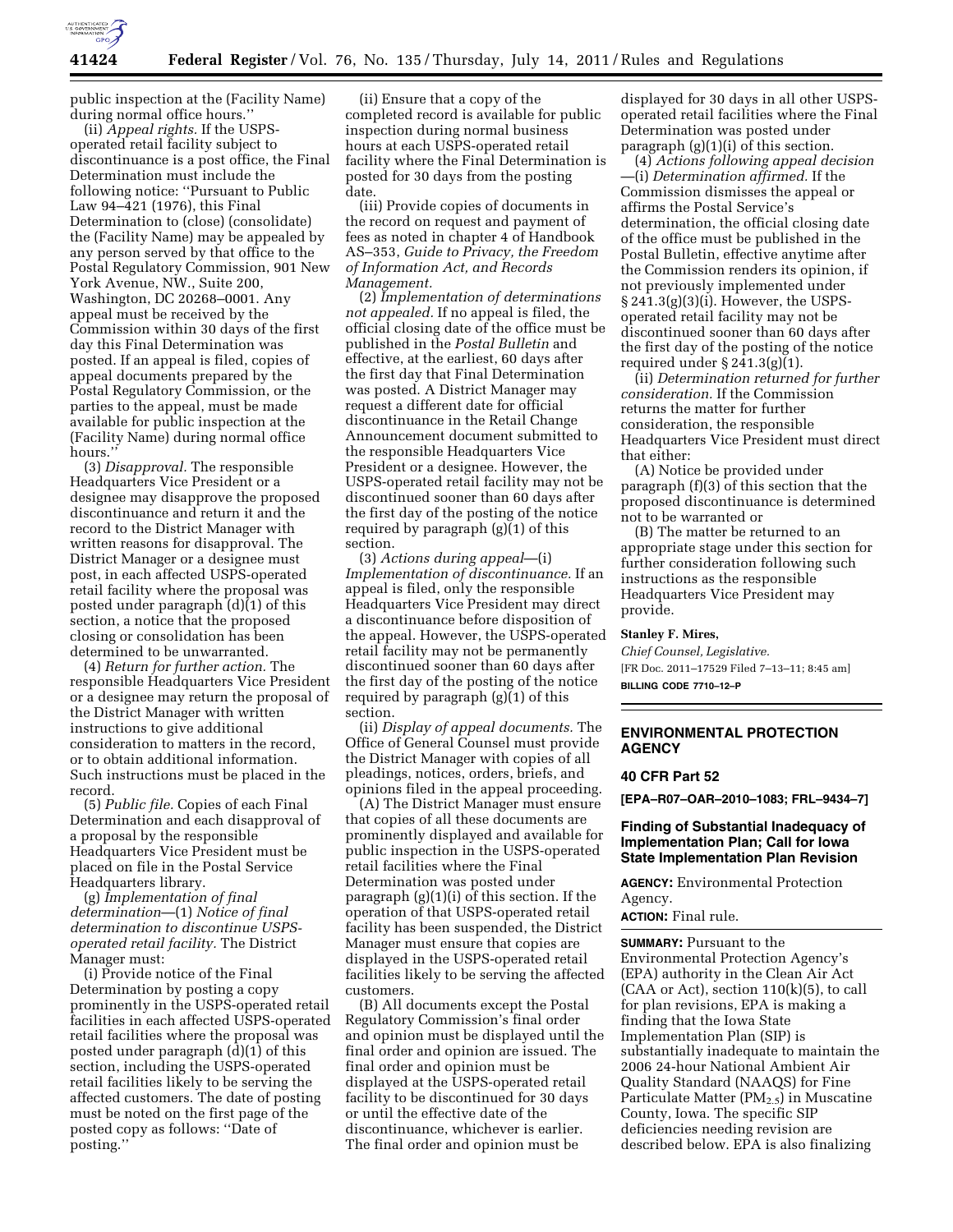a timeline for Iowa to revise its SIP to correct these deficiencies by a date which is no later than 18 months after the effective date of this rule.

**DATES:** This final rule is effective on August 15, 2011.

**ADDRESSES:** EPA has established a docket for this action under Docket ID No. EPA–R07–OAR–2010–1083. All documents in the docket are listed on the *<http://www.regulations.gov>*Web site.

*Docket:* All documents in the electronic docket are listed in the *<http://www.regulations.gov>* index. Although listed in the index, some information is not publicly available, *e.g.,* Confidential Business Information or other information whose disclosure is restricted by statute. Certain other material, such as copyrighted material, will be publicly available only in hard copy. Publicly available docket materials are available either electronically in *[http://](http://www.regulations.gov) [www.regulations.gov](http://www.regulations.gov)* or in hard copy at the Environmental Protection Agency, Air Planning and Development Branch, 901 North 5th Street, Kansas City, Kansas 66101. EPA requests that you contact the person listed in the **FOR FURTHER INFORMATION CONTACT** section to schedule your inspection. The interested persons wanting to examine these documents should make an appointment with the office at least 24 hours in advance.

# **FOR FURTHER INFORMATION CONTACT:**

Steven Brown at (913) 551–7718 or by e-mail at *[brown.steven@epa.gov](mailto:brown.steven@epa.gov)*.

# **SUPPLEMENTARY INFORMATION:**

Throughout this document whenever "we," "us," or "our" is used, we mean EPA. This section provides additional information by addressing the following questions:

- I. What action is EPA taking?
- II. What is the background of this action?
- III. How can Iowa correct the inadequacy and when must the correction be submitted?
- IV. What are EPA's comment responses? V. What action is EPA taking?

#### **I. What action is EPA taking?**

EPA is finding that the Iowa SIP is substantially inadequate to maintain the 2006 24-hour NAAQS for  $PM_{2.5}$  in Muscatine County, Iowa. EPA is also finalizing a timeline for Iowa to revise its SIP to correct these deficiencies by a date no later than 18 months after the effective date of this rule. EPA proposed this rule on February 2, 2011 (76 FR 9706). EPA received comments from the State of Iowa Department of Natural Resources (IDNR), the Iowa Environmental Council, and 15 Iowa citizens. A summary of these comments

on the proposed rule and EPA's responses are found in Section IV. EPA's finding is based on complete, quality-assured, quality controlled and certified ambient monitoring data from the 2007–2009 monitoring period. Based on the 2010 monitoring data in Iowa's Certification Request, the Muscatine area continues to violate the 2006 24 hour PM<sub>2.5</sub> standard based on the 2008– 2010 monitoring data with a design value of 37 micrograms per cubic meter  $(\mu g/m^3)$ .

## **II. What is the background of this action?**

EPA promulgated the 2006 24-hour NAAQS for  $\overline{PM}_{2.5}$  on October 17, 2006 (71 FR 61144) based on significant evidence and numerous health studies demonstrating that serious health effects are associated with exposures to fine particulate matter. The 2006 standard for 24-hour  $PM_{2.5}$  was set at a level of 35 μg of particulate matter less than 2.5 micrometers (μm) in diameter, per cubic meter of air. The standard is met when the 3-year average of the 98th percentile of 24-hour concentrations is equal to or less than 35 μg/m3. The computation of this 3-year average of the 98th percentiles of 24-hour concentrations is commonly referred to as the design value and is based on the most recent three years of quality assured data.

Section 110(a)(2)(B) requires each state to establish and operate appropriate devices, methods, systems and procedures necessary to monitor, compile and analyze data on ambient air quality. Pursuant to this authority, the state maintains a network of air quality monitors for  $PM_{2.5}$  in accordance with 40 CFR Part 58 which meets applicable requirements. Monitors called State or Local Air Monitoring Stations (SLAMS) make up the ambient air quality monitoring sites whose data are primarily used for determining compliance with the NAAQS.

In accordance with section 107(d)(1)(B) of the CAA, no later than 2 years after promulgation of a new or revised NAAQS, the Administrator must designate all areas, or portions thereof, within each state as nonattainment, attainment or unclassifiable. This process is commonly referred to as the designations process."

With respect to all pollutants, including  $PM_{2.5}$ , if monitoring data demonstrates that an area does not comply with the NAAQS, or contributes to a violation in a nearby area, that area is designated as nonattainment. If monitoring data demonstrates that an area complies with the NAAQS, and the area does not contribute to air quality problems in nearby areas that do not

comply with the NAAQS, the area is designated attainment. If there is not enough information to determine if an area is compliant with the NAAQS it is designated as unclassifiable. On November 13, 2009, EPA promulgated its final designations for the 2006 24-hour  $PM_{2.5}$  standards (74 FR 58688). These designations were determined based upon air quality monitoring data for calendar years 2006–2008 (which were the most recent three years of data prior to the initial designations). The entire State of Iowa was designated as unclassifiable/attainment (74 FR 58729) at that time based on that set of data.

On May 20, 2010, the State submitted certified SLAMS monitoring data, for calendar year 2009, in accordance with 40 CFR Part 58. When determining the design value for the current 24-hour PM2.5 standard based upon air quality monitoring data for calendar years 2007–2009, EPA concluded that a monitor in the Muscatine area recorded data violating the standard. The monitor (site ID# 191390015) is located in the City of Muscatine, Muscatine County, Iowa, and is the only  $PM_{2.5}$  SLAM station in the county. The SLAM stations make up the ambient air quality monitoring sites that are primarily needed for NAAQS comparisons. Site ID# 191390015 is often referred to as the ''Garfield School'' monitor and will be referred to as such in this rulemaking. The 2007–2009 design value for the Garfield School monitor is 38 μg/m3. Historically, the Garfield School monitoring location has recorded fluctuating  $PM_{2.5}$  values very near or above the NAAQS. Historical values are shown in Table 1. The monitoring data in Iowa's Certification Request for 2010 indicates that the Muscatine area continues to violate the 2006 24-hour standard based on 2008–2010 monitoring data.

The area was not designated nonattainment at the time of EPA's initial designations rulemaking for the 2006 24-hour  $PM<sub>2.5</sub>$  standard in 2009, because, at that time, available certified monitoring data demonstrated that the design value was compliant with the standard.

## TABLE 1—HISTORICAL DESIGN VALUES AT THE GARFIELD SCHOOL MONITOR

| Monitoring years | Design<br>value |
|------------------|-----------------|
|                  | 35              |
|                  | 35              |
|                  | 38              |
|                  | 34              |
|                  | 36              |
|                  | 35              |
|                  | 38              |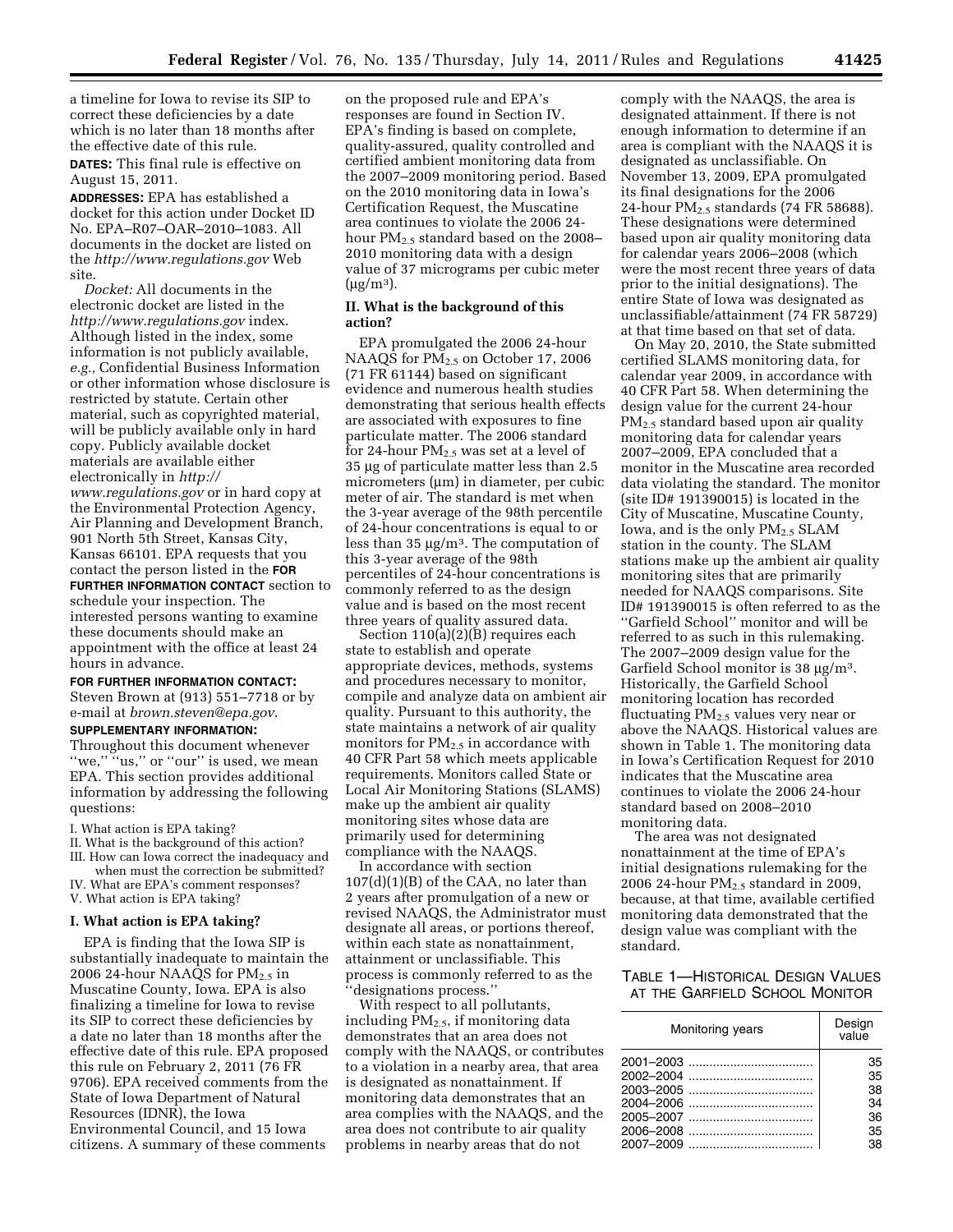TABLE 1—HISTORICAL DESIGN VALUES data). In this instance, the CAA AT THE GARFIELD SCHOOL MON-ITOR—Continued

| Monitoring years | Design<br>value |
|------------------|-----------------|
|                  |                 |

Section 110(k)(5) of the CAA provides, in relevant part, that '[w]henever the Administrator finds that the applicable implementation plan for an area is substantially inadequate to attain or maintain the relevant national ambient air quality standard, \* \* \* the Administrator shall require that state to revise the plan as necessary to correct such inadequacies.''

Because monitor data in the Muscatine area show violations of the 2006 24-hour  $PM<sub>2.5</sub>$  standard, based upon 2007–2009 data, and have shown violations of the standard in the past (based upon 2005–2007 data), EPA has determined that the SIP is substantially inadequate to maintain the 2006 24 hour NAAQS for  $PM_{2.5}$  in this area. EPA received no comments on the monitoring data or proposed finding of substantial inadequacy. Accordingly, EPA is finalizing the proposed action and Iowa must revise the SIP as described herein.

## **III. How can the State correct the inadequacy and when must the correction be submitted?**

The State must submit several specific plan elements to EPA in order to correct the inadequacy of the SIP identified above. These specific elements are: (1) A revised emissions inventory for all sources (including area sources, mobile sources and other significant sources) that could be expected to contribute to the violating monitor because of their size, proximity, or other relevant factors consistent with 40 CFR 51.114(a); (2) a modeling demonstration consistent with Appendix W to 40 CFR part 51 showing what reductions will be needed to attain and maintain the  $PM_{2.5}$  NAAQS in the area; (3) adopted measures to achieve reductions determined necessary to attain and maintain the NAAQS, with enforceable schedules for implementing the measures as expeditiously as practicable; and (4) contingency measures as described below.

The Muscatine area is currently designated as attainment of the 2006 24 hour PM2.5 standard, however, EPA finds the SIP substantially inadequate to maintain the 2006 24-hour NAAQS for PM2.5, due to the monitor in the Muscatine area (Garfield School) recording data violating the standard (considering 2007–2009 monitoring

requirements relating to nonattainment areas are not expressly applicable. Therefore, consistent with the general SIP requirements in section 110 of the CAA, and as discussed in the February 2, 2011, proposed SIP Call. (76 FR 9706), EPA is requiring a SIP revision which includes adopted measures to achieve reductions determined necessary to attain and maintain the NAAQS, as well as contingency measures, as described below.

Consistent with the February 2, 2011, proposal, all adopted measures to achieve reductions, determined through the modeling demonstration to be necessary to attain and maintain the 2006 24-hour  $PM_{2.5}$  standard, should be implemented no later than two years after the issuance of this final SIP Call. EPA believes that this schedule is reasonable, because IDNR has already performed a substantial portion of its analysis of the nature of the  $PM_{2.5}$ problem in the area and the types of controls which might be necessary to address the problem.

EPA believes that it is reasonable to expect that the 98th percentile value for the calendar year after the necessary controls are implemented should be at or below the 24-hour  $PM_{2.5}$  standard. Contingency measures will be triggered if that value is above the standard in the calendar year after the implementation of controls necessary for attainment, or in any subsequent year. The SIP revision must contain an enforceable commitment to adopt and implement sufficient contingency measures, once triggered, in an expeditious and timely fashion that is comparable and analogous to requirements for contingency measures in CAA section 175A(d). To do so, the SIP revision should clearly identify measures which could be timely adopted and implemented, a schedule and procedure for adoption and implementation, and a specific time limit for action by the State. The schedule for adoption and implementation should be as expeditious as practicable, but no longer than 24 months after being triggered.

Section 110(k)(5) of the CAA provides that after EPA makes a finding that a plan is substantially inadequate, it may establish a reasonable deadline for the State to submit SIP revisions correcting the deficiencies, but the date cannot be later than 18 months after the State is notified of the finding. Consistent with this provision, EPA is requiring the submittal within 18 months following the final finding of substantial inadequacy. The 18-month period begins on the effective date of this rule.

This rule requires the State to establish a specific date in its SIP revision by which the Muscatine area will attain the standard. The date must be as expeditiously as practicable based upon implementation of Federal, State and local measures. As discussed previously, we expect that the date for attainment (for the purpose of this rule, the date by which the 98th percentile 24 hour PM2.5 value must be at or below 35 μg/m3) will be the first full calendar year following the required implementation of controls. In this case, the date will be the first full calendar year which begins after the two year anniversary of the effective date of this rule. EPA will establish a specific date for attainment at the same time it takes final action on the State's implementation plan revision in response to this final SIP Call. Notwithstanding the date for attainment, the 2006 24-hour  $PM_{2.5}$ standard can only be achieved when the average of three consecutive years of data show those  $PM_{2.5}$  concentrations are at or below the levels of the 2006 24-hour standard.

## **IV. What is EPA's response to comments?**

As stated above, on February 22, 2011, EPA proposed to find that the Iowa SIP was substantially inadequate to maintain the 2006 24-hour  $PM_{2.5}$ NAAQS (76 FR 9106). EPA received 17 comments on the proposed rule. We note that all of the comments related to the proposed remedy (the timing and content of the SIP to be required as a result of the SIP call). EPA received no comments on the underlying proposed finding of substantial inadequacy and we are finalizing that finding on the basis of the rationale stated in EPA's February 2, 2011, proposal and in section II, above. Below we set forth a summary of the comments regarding the proposed remedy and EPA's responses:

*Comment 1:* Fifteen citizens commented that the new SIP should be completed in less than 18 months.

*Response:* The CAA section 110(k)(5) requires that whenever the Administrator finds that the applicable implementation plan for any area is substantially inadequate to attain or maintain the relevant NAAQS, the Administrator shall require the state to revise the plan as necessary to correct such inadequacies. The Administrator shall notify the state of the inadequacies and may establish reasonable deadlines (not to exceed 18 months after the date of such notice) for the submission of such plan revisions. EPA believes the 18 month deadline for Iowa to submit its revised SIP is appropriate.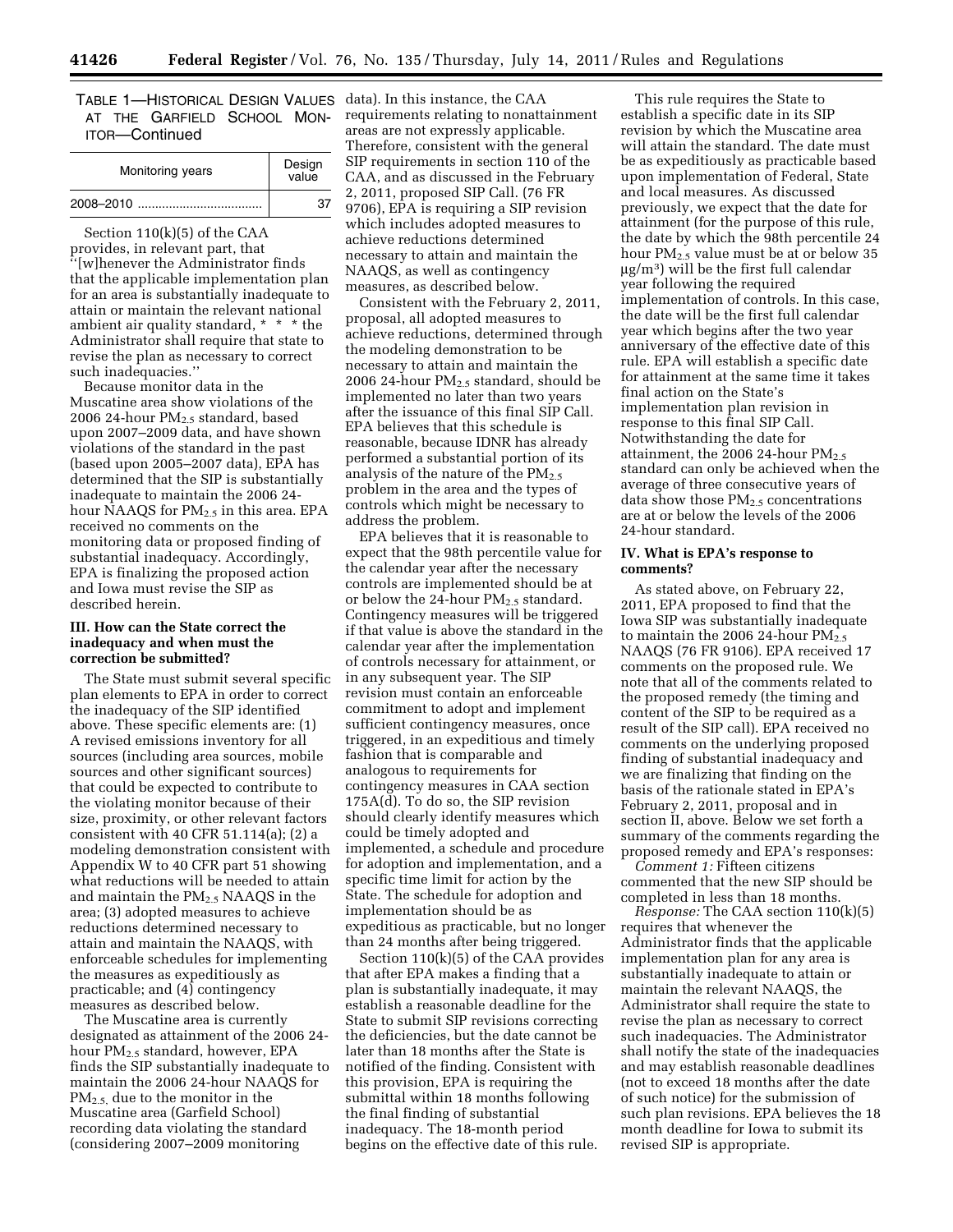In order to revise the SIP, the State must conduct modeling; analyze the modeling; and determine what emission reductions are needed and the appropriate emission controls to achieve those reductions. The rulemaking process includes the opportunity for the public to comment on the proposed SIP revisions, including the proposed emission controls, at the State level. Once the public has been given adequate opportunity to submit comments, the State must respond to those comments, finalize its plan, and then submit it to EPA for review and approval. In order to have a complete submittal for EPA review, the State must ensure EPA that all of the requirements in 40 CFR part 51, Appendix V are met, including for example, a control strategy demonstration with adequate justification which has been fully vetted through the public process.

As described above, the process for developing and finalizing the State's plan can take a significant amount of time, much of which is used to allow the public (as well as affected sources) time to comment on the proposal. Therefore, EPA has determined that the 18 month timeframe is reasonable for submission of the plan.

*Comment 2:* Fourteen citizens commented that the adopted measures to achieve reductions determined necessary to attain and maintain the 2006 24-hour  $PM<sub>2.5</sub> NAAQS$  should be implemented in less than two years.

*Response:* As stated in the response to Comment 1, section 110(k)(5) of the CAA requires the State to submit a revised SIP to EPA within 18 months of the date of this action, and EPA has determined that the 18 month deadline is reasonable for submission of the SIP. If, as anticipated, IDNR cannot complete the SIP sooner than 18 months after this final action, sources would then be required to implement controls within 6 months after the revised SIP has been developed and submitted. As discussed above, the State and affected sources will not know which specific controls will be required until the SIP has gone through the State rulemaking process, including opportunity for public comment. Depending on the nature of the final controls selected, it may not be reasonable to establish a deadline shorter than two years after EPA promulgates the final SIP call rule. In the proposal EPA stated that this two year deadline is an outside date, and that compliance with the control strategy necessary to achieve the standard should be as expeditious as practicable, but no later than that date. If, during the SIP development process, the State or EPA determines that

compliance can be achieved earlier than the two year outside date, then compliance would be required by the earlier date. Therefore, EPA has determined that this deadline is reasonable.

*Comment 3:* Two citizens commented regarding the health effects of high levels of air pollution in Muscatine. One commenter states that Muscatine residents experience high incidences of lung disease, cardiac problems, renal and other serious life threatening illnesses, as well as death that may be caused by ''air toxicants'' including  $PM_{2.5}$  and sulfur dioxide (SO<sub>2</sub>).

*Response:* EPA acknowledges the health effects of high levels of  $PM_{2.5}$  and SO2. The adverse health effects of the high concentrations of these pollutants are the primary considerations EPA takes into account when setting the NAAQS levels. The primary NAAQS levels are intended to be protective of human health. EPA has determined that the Muscatine area is not meeting the current 24-hour NAAQS for  $PM_{2.5}$  and, therefore, the current level of air quality is not protective of human health. This action will help ensure that the Muscatine area air quality returns to levels of PM2.5 concentrations that are protective of human health.

EPA is also addressing air quality issues related to  $SO<sub>2</sub>$  through the new NAAQS standard promulgated on June 22, 2010, by EPA (72 FR 35520). The attainment status of the Muscatine area with respect to the  $SO<sub>2</sub>$  one-hour NAAQS is yet to be determined. Nonattainment areas will be required to develop plans addressing the CAA nonattainment area requirements for SO2. In the preamble to the rule, EPA also describes how most areas not designated as nonattainment for the  $SO<sub>2</sub>$ NAAQS will be required to develop a plan to maintain the standard (72 FR 35520, 35552–35554). Therefore, the State will also need to address  $SO<sub>2</sub>$ emissions in the Muscatine area in implementing the applicable requirements for the  $SO<sub>2</sub>$  NAAQS.

*Comment 4:* Two citizens commented on the emissions seen at or near Grain Processing Corporation (GPC). A commenter stated that residents who live near GPC must either stay indoors or be exposed to air pollutants when the boilers are fired.

*Response:* As a result of this action, IDNR is required to submit a SIP that will demonstrate how the Muscatine area will reach attainment of the healthbased PM2.5 NAAQS. As part of the SIP development, Iowa will conduct an analysis of the sources contributing to exceedances of the standard, which will include GPC. The State will require

emissions reductions from contributing sources sufficient to bring the area back into attainment with the health-based PM NAAQS. Further opportunity for public review of the State's plan will be provided by the State and EPA.

*Comment 5:* One citizen commented on the exceedances of the ambient air monitors at the Garfield monitor noting ongoing exceedances of the standard.

*Response:* As explained in Section II, EPA has analyzed the historical and current monitoring data and has reached the conclusion that the area is not achieving the standard. EPA agrees that the Garfield monitor has shown exceedances of the 2006 24-hour  $PM_{2.5}$ standard. EPA is taking this action to address the resulting violations of the NAAQS to bring the Muscatine area into attainment.

*Comment 6:* IDNR commented that EPA should be more flexible regarding the modeling demonstration required as part of the SIP. IDNR stated that the modeling requirement for this SIP call should allow for the use of the modeling protocol developed by Iowa as well as future EPA guidance and procedures that may not be part of Appendix W.

*Response:* The proposed rule states that the modeling demonstration should be consistent with Appendix W. EPA does not read this language as precluding the use of Iowa's modeling protocol and any future guidance. Appendix W provides the guidelines to establish the modeling protocol and specifically allows for the use of alternative models. 40 CFR part 51, Appendix W, Section 3.2. EPA will approve the use of alternatives if appropriate and adequately justified. Any future guidance will be addressed at the time it is issued.

*Comment 7:* IDNR commented that it is not reasonable to expect that the design value during the calendar year after the necessary controls are implemented should be at or below the 24-hour PM2.5 standard. Further, IDNR commented that the determination that the attainment date has been met should be based on data representative of conditions after the implementation of controls. IDNR also commented that the attainment date should be determined within two years following the implementation of controls and should be assessed using the 98th percentile concentrations. IDNR stated that if the 98th percentile concentrations for the first and second calendar years after controls are implemented are below the level of the NAAQS, a deferment or extension of the attainment date should occur, even if the design value is over the standard.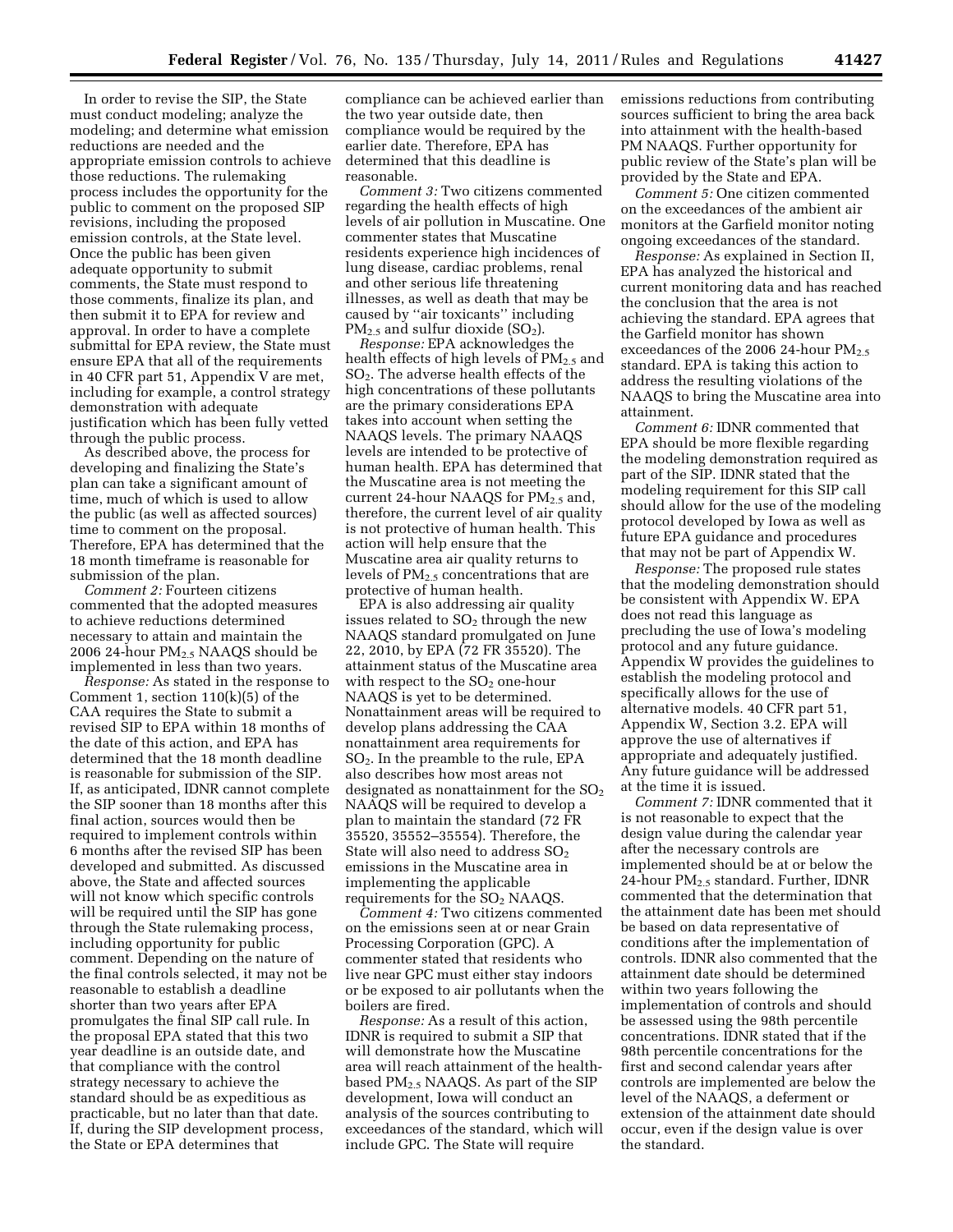*Response:* EPA believes it is reasonable to expect the monitored values in the area to be below the level of the NAAQS in the year after installation of controls. IDNR has already done a substantial analysis of air quality and the sources that contribute to the  $PM_{2,5}$  problems in the area. The modeling should identify all of the emissions reductions which are necessary to attain the standard. The SIP should also identify the controls which will result in the required emissions reductions. As discussed in Section III, above, the date for implementation of controls should be two years after the effective date of this final rule (in 2013), and the date for attainment will be the first full calendar year following the required implementation of controls, i.e. 2014. For clarification, the calculation of this value would only consider the air quality data in the calendar year after the controls are fully implemented, and thus would not include the data from the previous two years (prior to controls, i.e. 2012 and 2013). In other words, in the year after implementation of controls (2014), the 98th percentile of 24-hour concentrations should be equal to or less than  $35 \mu g/m^3$ .

This action is a SIP Call under section  $110(k)(5)$ . The area has not yet been designated as nonattainment and therefore, there is no statutory process for extending the ''attainment date.'' Through this action, EPA is setting forth a date by which the area must meet the NAAQS standard.

*Comment 8:* IDNR commented that because Muscatine is not currently designated as a nonattainment area, therefore, it is not clear why contingency measures analogous to those specified in CAA section 175A(d) are appropriate for the area.

*Response:* Although this area is not designated as a nonattainment area, the area currently is not attaining the NAAQS, and appears in the past to have gone in and out of attainment. EPA is taking this action to call for a SIP which includes a control strategy to ensure that the area attains and then continues to maintain the standard. To ensure that the area continues to maintain the standard in the future, EPA has concluded that the State must develop contingency measures which would address any future violations after the control strategy to achieve attainment has been successfully implemented. The proposed rule states that the SIP submission must contain an enforceable commitment to adopt and implement sufficient contingency measures, once triggered (i.e., once the 98th percentile of 24-hour concentrations for a particular year exceeds 35 μg/m3), in an

expeditious and timely fashion that is comparable and analogous to requirements for contingency measures in CAA section 175A(d). EPA did not state or intend to imply that section 175A(d) is literally applicable to the Muscatine area, but rather provided that IDNR follow 175A(d) as a guide for developing and implementing its contingency measures. Contrary to commenter's contention, section 175A(d) contingency measures are not designed for implementation in nonattainment areas, but rather for implementation after areas have been redesignated to attainment. In other contexts as well, EPA has looked to section 175A as a guide for attainment area maintenance plan contingency measures. For example, EPA used section 175A(d) as a model for maintenance plan contingency measures for certain areas designated attainment for the 1997 8-hour ozone standard, see Memorandum from Lydia N. Wegman to Air Division Directors, *Maintenance Plan Guidance Document for Certain 8-hour Ozone Areas Under Section 110(a)(1) of Clean Air Act,* May 20, 2005 and attainment area section 110(a)(1) maintenance plans following this guidance. Thus EPA's invocation of section 175A(d) with respect to the Muscatine area is consistent with the purpose of that section and EPA's past practice. EPA did not receive comments on whether any additional contingency measure triggers would be appropriate, or whether contingency measures should be adopted in advance and implemented automatically once triggered. Therefore, EPA is adopting its proposed approach and requiring that the SIP submission include contingency measures using 175A(d) as a guide in developing the measures. The specific requirements for contingency measures for this plan are described in section III, above.

*Comment 9:* The Iowa Environmental Council (IEC) commented that EPA should issue its final SIP call at the earliest possible date so that corrective actions can be put into practice quickly. IEC also commented on the health effects of high levels of  $PM_{2.5}$  in the Muscatine area. Finally, the commenter stated that it is imperative that IDNR assure that Muscatine reduces its  $PM_{2.5}$ concentrations and prove that these reductions can at last be maintained in the long run.

*Response:* See responses to comments 1, 3, and 8 above.

#### **V. What actions is EPA taking?**

EPA is taking the following actions relating to the Iowa SIP for  $PM_{2.5}$  for Muscatine County. EPA:

1. Finds that the SIP is substantially inadequate to maintain the NAAQS for 24-hour  $PM_{2.5}$  in the area;

2. Requires that Iowa revise and submit to EPA a SIP to meet all of the applicable requirements of section 110 of the Act with respect to  $PM_{2.5}$  in the area, including an emissions inventory, modeled attainment demonstration, adopted control measures and contingency measures as described in EPA's February 2, 2011, proposal;

3. Requires the State to submit revisions to the SIP within 18 months of the effective date of this rule;

4. Requires that all adopted measures to achieve reductions determined necessary to attain and maintain the 2006 24-hour  $PM<sub>2.5</sub>$  standard be implemented no later than two years after the issuance of this rule;

5. Requires that the SIP provide for attainment and maintenance of the 2006 24-hour PM2.5 NAAQS in the Muscatine County, Iowa area as expeditiously as practicable, beginning (as described in response to Comment 7) no later than the calendar year after the implementation of controls necessary for attainment (two years after the effective date of this rule).

#### **Statutory and Executive Order Reviews**

Under the CAA, a finding of substantial inadequacy and subsequent obligation for a State to revise its SIP arise out of section 110(a) and 110(k)(5). The finding and State obligation do not directly impose any new regulatory requirements. In addition, the State obligation is not legally enforceable by a court of law. EPA would review its intended action on any SIP submittal in response to the finding in light of applicable statutory and Executive Order requirements, in subsequent rulemaking acting on such SIP submittal. For those reasons, this rule:

• Is not a ''significant regulatory action'' subject to review by the Office of Management and Budget under Executive Order 12866 (58 FR 51735, October 4, 1993);

• Does not impose an information collection burden under the provisions of the Paperwork Reduction Act (44 U.S.C. 3501 *et seq.*);

• Is certified as not having a significant economic impact on a substantial number of small entities under the Regulatory Flexibility Act (5 U.S.C. 601 *et seq.*);

• Does not contain any unfunded mandate or significantly or uniquely affect small governments, as described in the Unfunded Mandates Reform Act of 1995 (Pub. L. 104–4);

• Does not have Federalism implications as specified in Executive